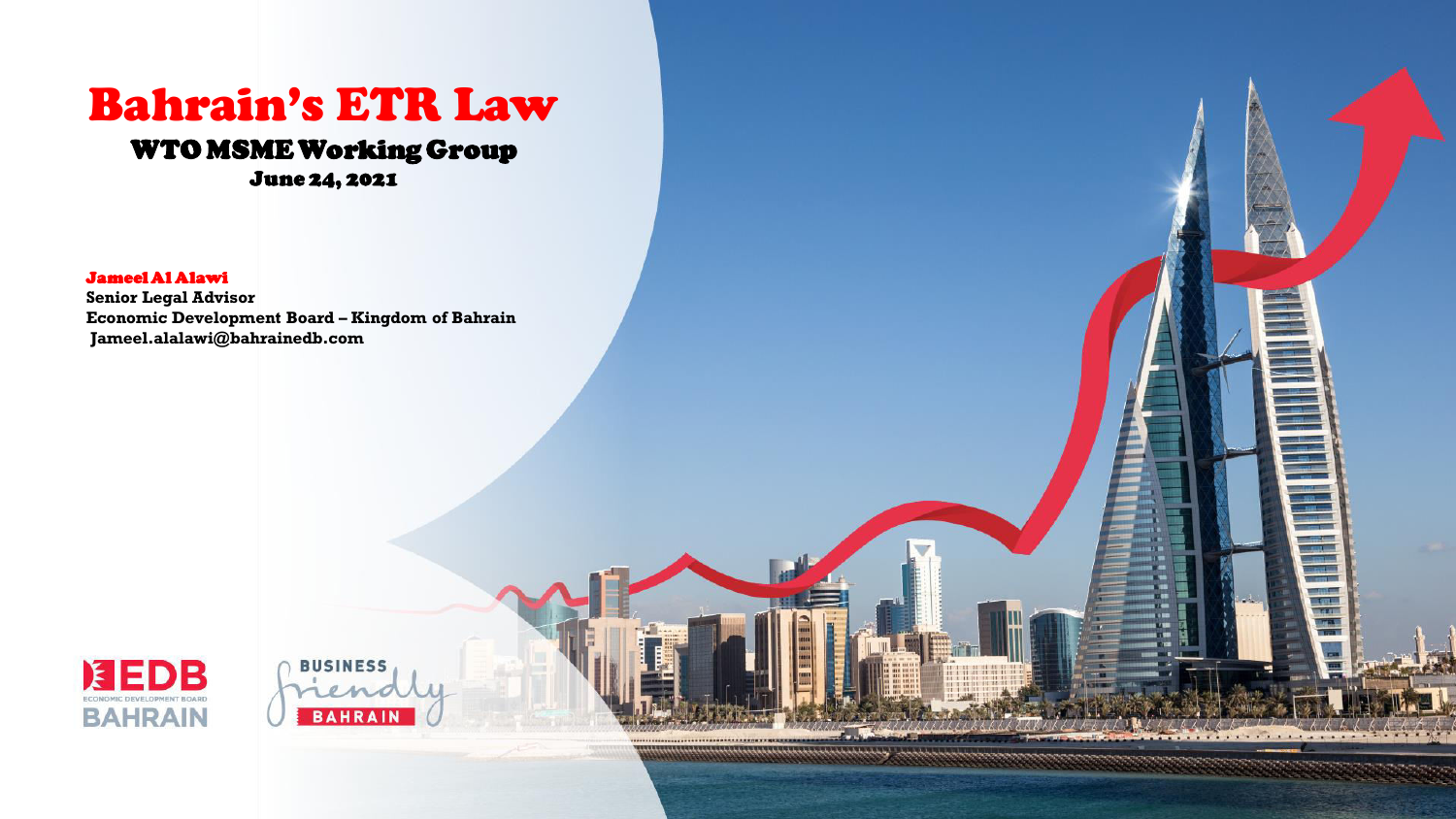#### Scope of the Law

- ETR: Transferable Document + Instrument
- **ETR as Defined under MLETR as "**a document or instrument issued on paper that entitles the holder to claim the performance of the obligation indicated in the document or instrument and to transfer the right to performance of the obligation indicated in the document or instrument through the transfer of that document or instrument".
- Bahrain did not adopt MLETR's definition. Why?
- What did Bahrain do instead?
- Bahrain named specific documents and instruments to which the law applies.

#### These are:

- $\triangleright$  **Documents:** Bills of Lading, Letters of Credit, Warehouse Receipts + Other Documents (in respect of delivering goods) specified in a regulation.
- $\triangleright$  **Instruments:** Cheques, Bills of Exchange, Promissory Notes + Other Instruments (in respect of paying a fixed amount of money) specified in a regulation.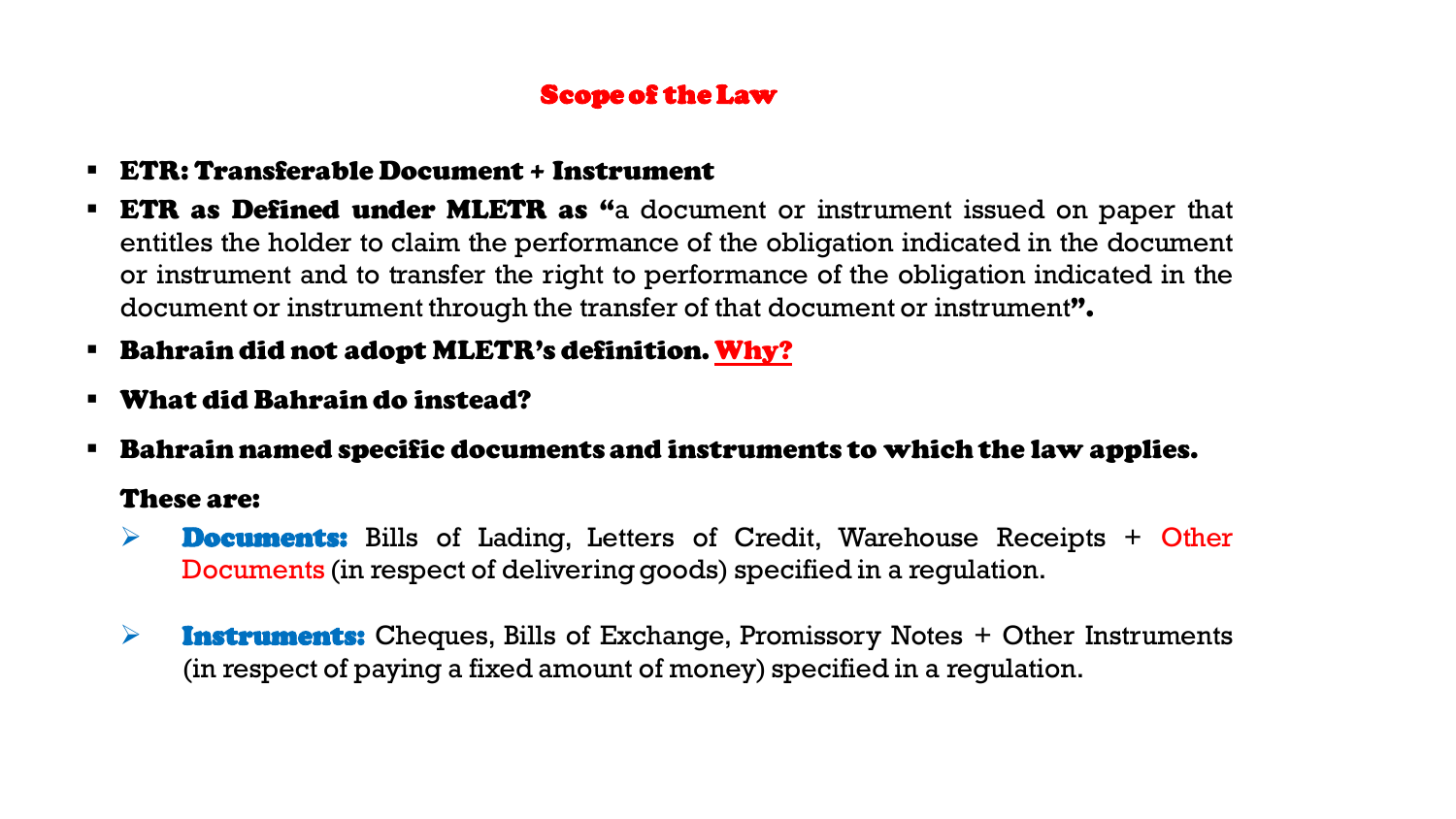### The Legislative Approach

- $\triangleright$  Standalone law for ETR, why?
- $\triangleright$  Revamping complementary law ETL of 2002, Why?
- $\triangleright$  Accession to UNCITRAL Convention on the Use of Electronic Communications in International Contracts.
- $\triangleright$  New Electronic Communications and Transactions Law (ECTL) developed and issued simultaneously with ETR Law.
- $\triangleright$  Ensured consistency of terms and definitions between ETRL Law and with the Electronic (ECTL).
- $\triangleright$  Avoided duplication with ECTL e.g. functional equivalence of electronic writing and electronic signature are covered under the ECTL.
- $\triangleright$  Recognized the weight of the literature published by UNCITRAL for purposes of interpretations, why?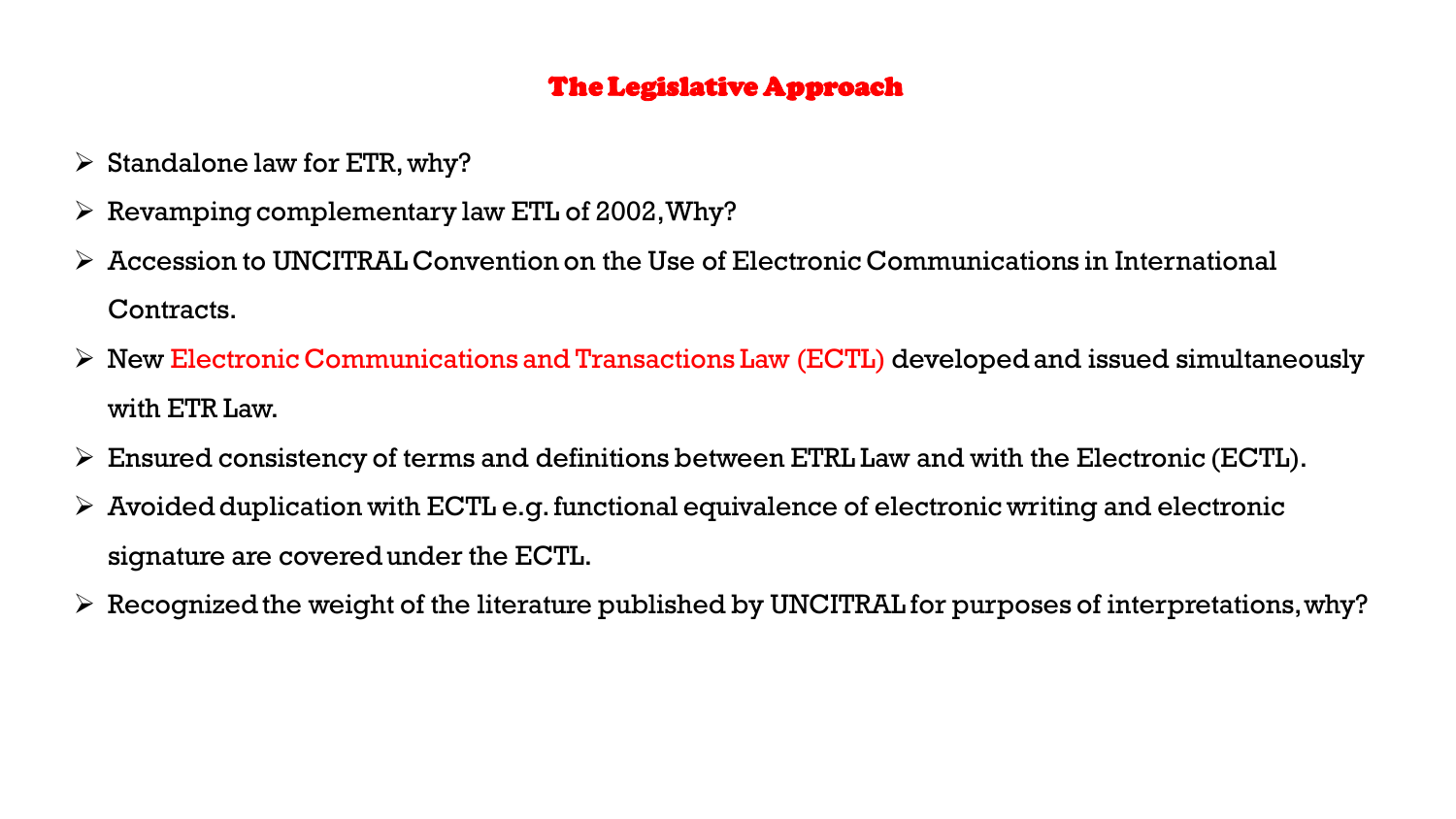### Electronic Transferable Records Management System

- **ETR Law provides for a Management System. BUT a Management System not Mandatory.**
- $\triangleright$  Why the ETR Law introduced the concept of Management System?
- $\triangleright$  The Management System is referred to in the law as "Electronic Transfer Records Management System"or ETRMS.
- $\triangleright$  ETRMS for: Issuance, Transfer, Control, Presentation and Storage of ETR in accordance with the rules set out in the ETR Law.
- $\triangleright$  ETRMS is defined as "an information system for the issuance, transfer, control, presentation and storage of electronic transferable records in accordance with the rules set out in this law".
- $\triangleright$  ETRMS is operated by an "ETRMS Operator".
- ETRMS Operators may apply for accreditation by a designated government agency.
- $\triangleright$  Regulation is being developed for the accreditation of ETRMS Operators.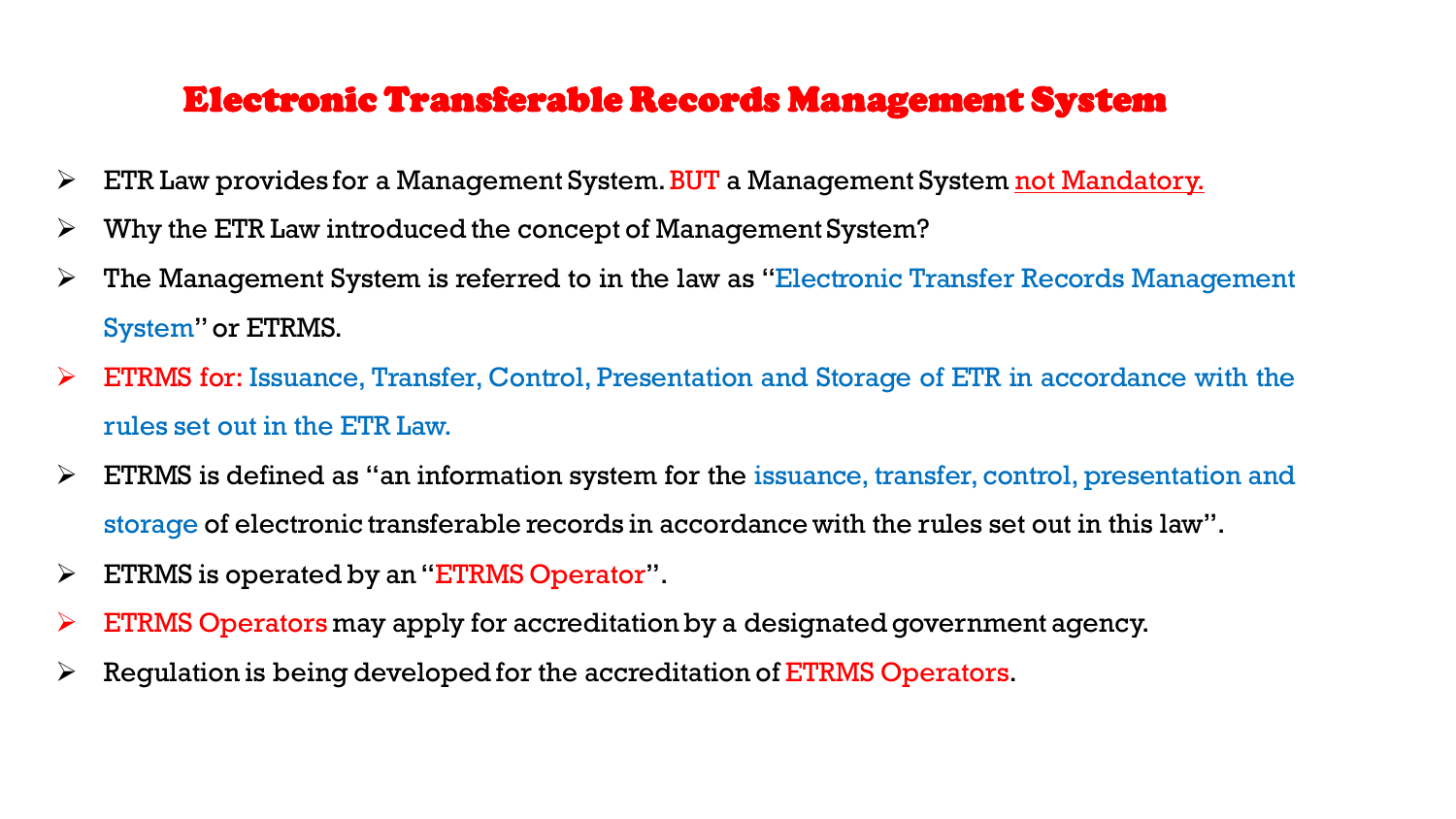### Accreditation of ETRMS Operators

- Accreditation is not mandatory
- Advantage of accreditation: PRESUMPTION of reliability of the method referred to in the law for the ETR's integrity, achieving control, indication of time and place, identifying amendments in the ETR and replacement of the ETR with a paper instrument or document (and vice versa).
- Accreditation of ETRMS Operators established in Bahrain: Must comply with accreditation standards drawn up by the competent government agency.
- Accreditation of External ETRMS Operators: They may also be accredited.
- Accredited External ETRMS Operators: They do not have to comply with the domestic regulation provided they are already accredited in an acceptable foreign jurisdiction **PLUS** they operate in accordance with standards at least as robust as those of Bahrain.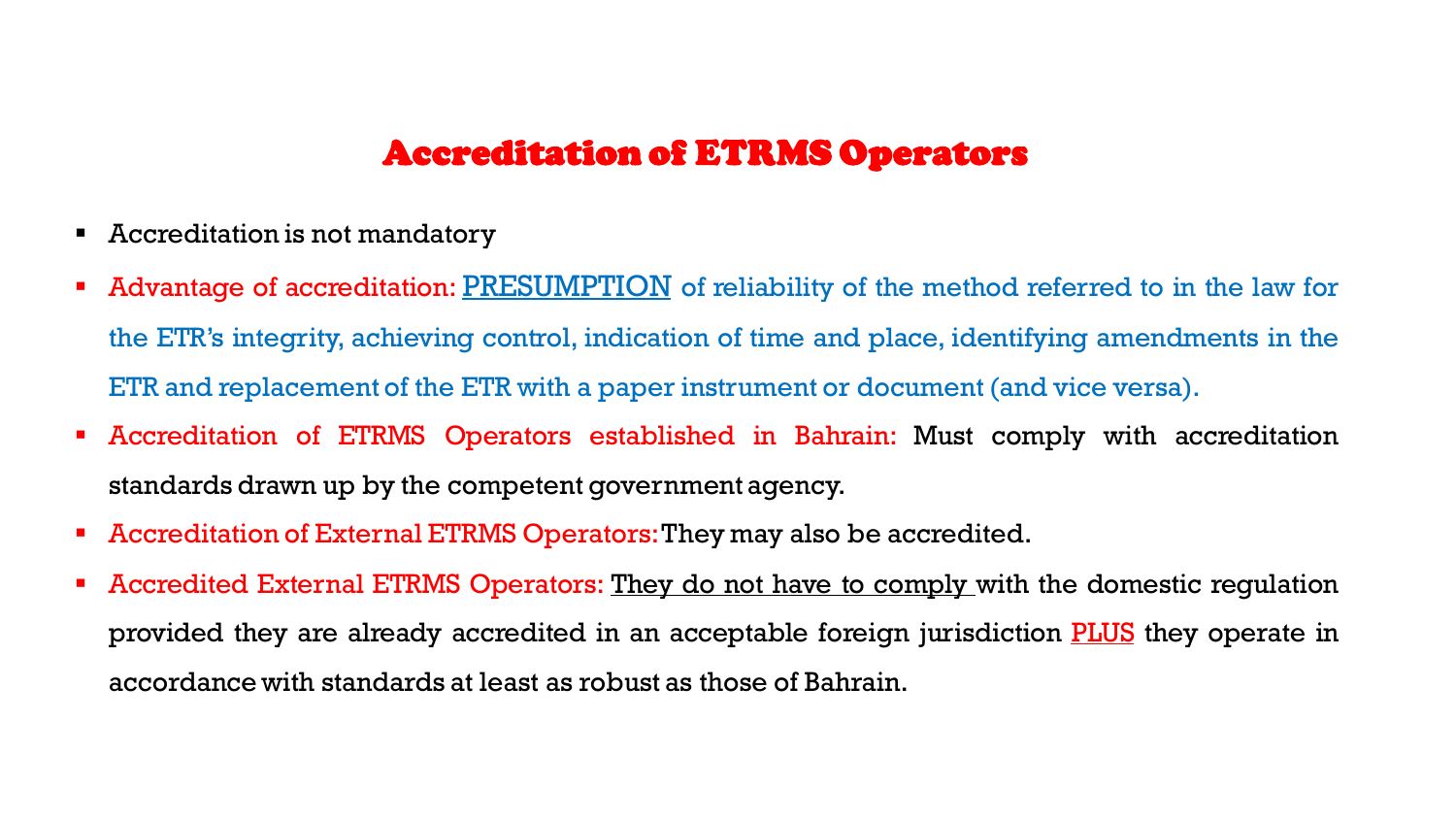## Liability of ETRMS Operators

- **•** Operator liable for negligence or willful misconduct.
- Negligence or willful misconduct is presumed if operator is accredited.
- **EXTE:** Limitation of liability by the operator is possible upon advance notice i.e. contract.